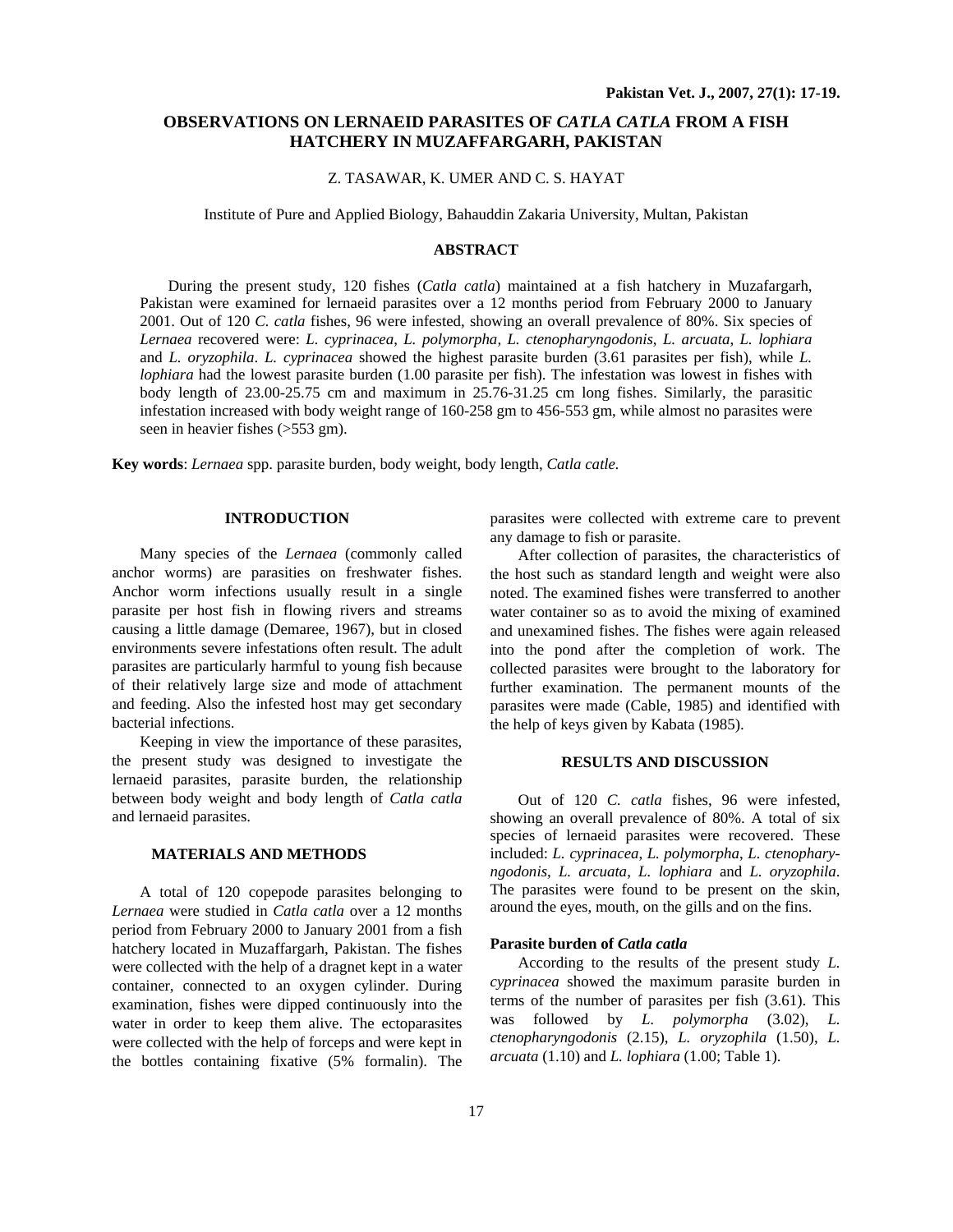| Name of parasite      | No. of parasites found | No. of fish infested | No. of parasites per fish |  |
|-----------------------|------------------------|----------------------|---------------------------|--|
| L. polymorpha         | 203                    |                      | 3.02                      |  |
| L. ctenopharyngodonis | 41                     |                      | 2.15                      |  |
| L. oryzophila         |                        |                      | 1.50                      |  |
| L. arcuata            |                        | 10                   | 1.10                      |  |
| L. lophiara           |                        |                      | 1.00                      |  |

**Table 1: The parasite burden of lernaeid parasites of** *Catla catla*

The parasite burden of *Lernaea* spp. has been studied previously by other workers. *L. polymorpha* showed the highest parasitic burden in studies conducted by Tasawar *et al.* (1999a) and Tasawar *et al.* (1999b), while *L. cyprinacea* was reported to have highest parasite burden by Tasawar *et al.* (2001) and Tasawar and Shahzad (2001).

These results indicate that *L. cyprinacea*, *L. polymorpha* and *L. oryzophila* are more adapted to their fish hosts as compared to other lernaeid parasites. These adaptations could be morphological or physiological (Noble and Noble, 1982).

# **Relationship between fish body length and lernaeid parasites**

 As shown in Table 2, the parasites number was lowest in the smallest fishes (23.00-25.75 cm long). An increase was recorded in fishes having 25.76-31.25 cm body length, followed by a decline in larger fishes (31.26-34.00 cm. The same parameter has been studied in *Labeo rohita* by Tasawar and Hussain (1999) and

Tasawar *et al.* (2001). According to these investigations, either the parasites were not present on fish having small size or minimum number of parasites was found in smallest fishes. The absence of parasites on small size fish may be due to the small size of scales in fishes, where the parasites cannot maintain proper hold onto the body of the host. Moreover, a decrease in the parasites burden seen in the larger fishes (31.26- 34.00 cm long) could be due to the development of acquired immunity (Tasawar *et al.,* 2001).

### **Relationship between body weight and lernaeid parasites**

Results of the present study also revealed an increase in fish burden from 160 to 553 gm body weight fish (Table 3). However, almost no parasites were present in highest weight groups (above 553 gm). The decrease in parasite number or absence of parasite in highest weight group may be due to the acquired immunity against these parasites. Similar results have been reported earlier (Tasawar and Khurshid, 1999; Tasawar and Naseem, 1999; Tasawar *et al.,* 2001).

|                       | Body length of fish (cm) |             |             |  |  |
|-----------------------|--------------------------|-------------|-------------|--|--|
| Name of parasite      | 23.00-25.75              | 25.76-31.25 | 31.26-34.00 |  |  |
| Lernaea cyprinacea    |                          | 126         | 85          |  |  |
| L. polymorpha         | 36                       | 90          | 77          |  |  |
| L. ctenopharyngodonis | Nil                      | 29          | 12          |  |  |
| L. arcuata            |                          |             |             |  |  |
| L. lophiara           | Nil                      |             | 4           |  |  |
| L. oryzophila         | Nil                      | Nil         |             |  |  |
| Total                 | 108                      | 253         | 184         |  |  |

**Table 2: Relationship between body length and lernaeid parasites of** *Catla catla*

| Table 3: Relationship between body weight and lernaeid parasites of <i>Catla catla</i> |  |  |  |
|----------------------------------------------------------------------------------------|--|--|--|
|                                                                                        |  |  |  |

|                       | Body weight of fish (gm) |         |         |         |         |         |
|-----------------------|--------------------------|---------|---------|---------|---------|---------|
| Name of parasite      | 160-258                  | 259-356 | 357-455 | 456-553 | 554-652 | 653-750 |
| Lernaea cyprinacea    | 47                       | 78      | 76      | 80      |         | Nil     |
| L. polymorpha         | 39                       | 41      | 47      | 76      | Nil     | Nil     |
| L. ctenopharyngodonis | Nil                      | 6       | 21      | 14      | Nil     | Nil     |
| L. arcuata            |                          |         |         | Nil     | Nil     | Nil     |
| L. lophiara           | 4                        |         | 2       | Nil     | Nil     | Nil     |
| L. oryzophila         | 4                        | Nil     | Nil     |         | Nil     | Nil     |
| Total                 | 95                       | 131     | 147     | 171     |         | Nil     |